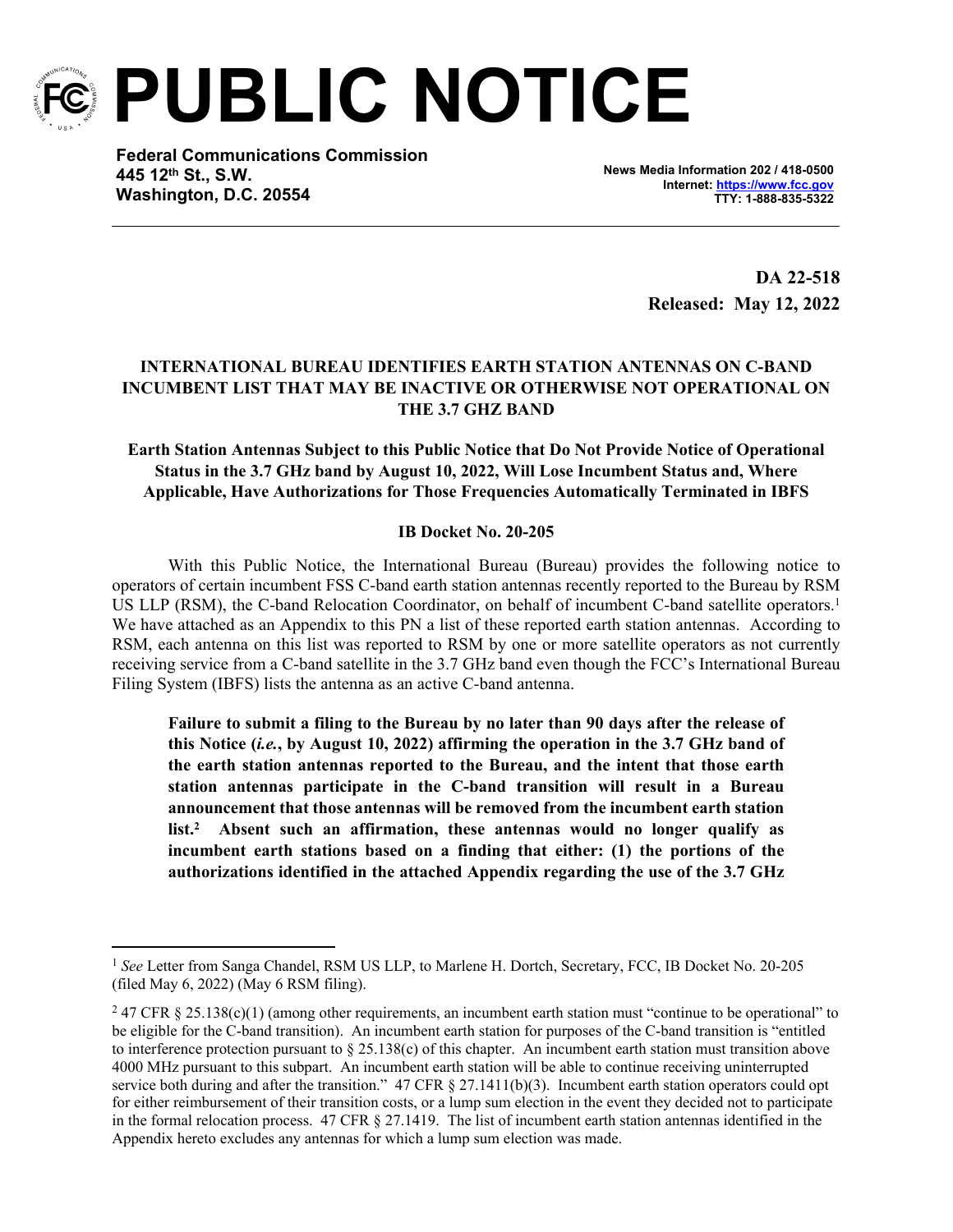**band have automatically terminated by operation of rule,<sup>3</sup> or (2) the interference protection provided by Commission rule regarding use of those frequencies has been automatically terminated.<sup>4</sup> In addition, the Bureau will, as appropriate, terminate in IBFS those portions of the authorizations relating to the 3.7 GHz band and/or make changes in IBFS necessary to reflect the presumed use of the relevant facilities.**

Under the Commission's *3.7 GHz Band Report and Order,* RSM is responsible for coordinating with the five incumbent C-band satellite operators – Eutelsat, Intelsat, SES, StarOne, and Telesat – to ensure that all incumbent earth stations are accounted for in the transition.<sup>5</sup> The overwhelming majority of incumbent earth stations have been claimed by the satellite operator(s) from which they receive service, included in the relevant satellite operators' transition plans to the Commission, and will be transitioned to the upper 200 megahertz of the band.<sup>6</sup> RSM, as the C-band Relocation Coordinator, and the satellite operators have conducted outreach and research to determine whether incumbent earth station antennas are still operational in the 3.7 GHz band and, if so, from which satellite(s) the earth station receives its service.<sup>7</sup> RSM has advised the Commission that it and the incumbent satellite operators regularly share the results of their respective outreach efforts to better coordinate the transition of incumbent earth stations.

In the course of their outreach, the satellite operators and RSM have identified certain entries on the incumbent list that they report include antennas that are not active C-band antennas in the 3.7 GHz band. According to RSM, these entries include: (1) C-band antennas that are inactive or non-operational, (2) authorizations that list more C-band antennas than are currently operational at a site, $\frac{8}{3}$  and (3) operational antennas that do not receive in the 3.7 GHz band.<sup>9</sup> RSM represents that these earth station operators have failed to make filings in the FCC's IBFS to reflect the correct status of those antennas.

 $6$  47 CFR  $\S$  27.1412(d) (transition plan requirements). The satellite operators also file quarterly status reports in GN Docket No. 20-173. 47 CFR § 27.1412(f).

<sup>7</sup> *3.7 GHz Band Report and Order*, 35 FCC Rcd 2343, 2460, para. 313.

<sup>&</sup>lt;sup>3</sup> See 47 CFR § 25.161(c) (a station authorization "shall be automatically terminated ... without further notice upon [t]he removal or modification of the facilities which renders the station not operational for more than 90 days").

<sup>&</sup>lt;sup>4</sup> Section 27.1411(b)(3) defines an incumbent earth station as one "that is entitled to interference protection pursuant to section 25.138(c)," while section 25.138(c) applies only to earth stations "operating in the 3.7-4.0 GHz portion of the band." Earth station antennas that do not receive in the C-band, either because they receive in a different band or because they do not exist, would not be entitled to interference protection pursuant to section 25.138. Note that, in addition, the Commission's rules provide that receiving earth stations automatically lose their interference protection if they have been in use less than 50% of the time during any 12-month period or if the Commission finds that the actual use of the facility is inconsistent with what was set forth in the registrant's application. *See* 47 CFR §  $25.162(c) & (e)$  n.

<sup>5</sup> *See Expanding Flexible Use of the 3.7 to 4.2 GHz Band*, Report and Order and Order of Proposed Modification, 35 FCC Rcd 2343, 2391, paras. 116-23 (2020) (*3.7 GHz Band Report and Order*). As a reminder, the Commission decided in the *3.7 GHz Band Report and Order* that it will no longer accept applications for registration and licenses for FSS operations in the 3.7-4.0 GHz band in the contiguous United States and that it will not accept applications for new earth stations in the 4.0-4.2 GHz band in the contiguous United States for the time being, during the C-band transition. *3.7 GHz Band Report and Order*, 35 FCC Rcd at 2407, paras. 149-151.

<sup>&</sup>lt;sup>8</sup> According to RSM, in these cases an authorization holder has included in IBFS, in one or more callsigns, more Cband receive antennas at a site than exist at that site  $-e.g., 10$  antennas registered when there are only six antennas at the site.

<sup>&</sup>lt;sup>9</sup> For instance, RSM has represented that certain antennas on the Incumbent List do not receive in the 3.7 GHz band, but are instead antennas operating on Ku band or Ka band frequencies.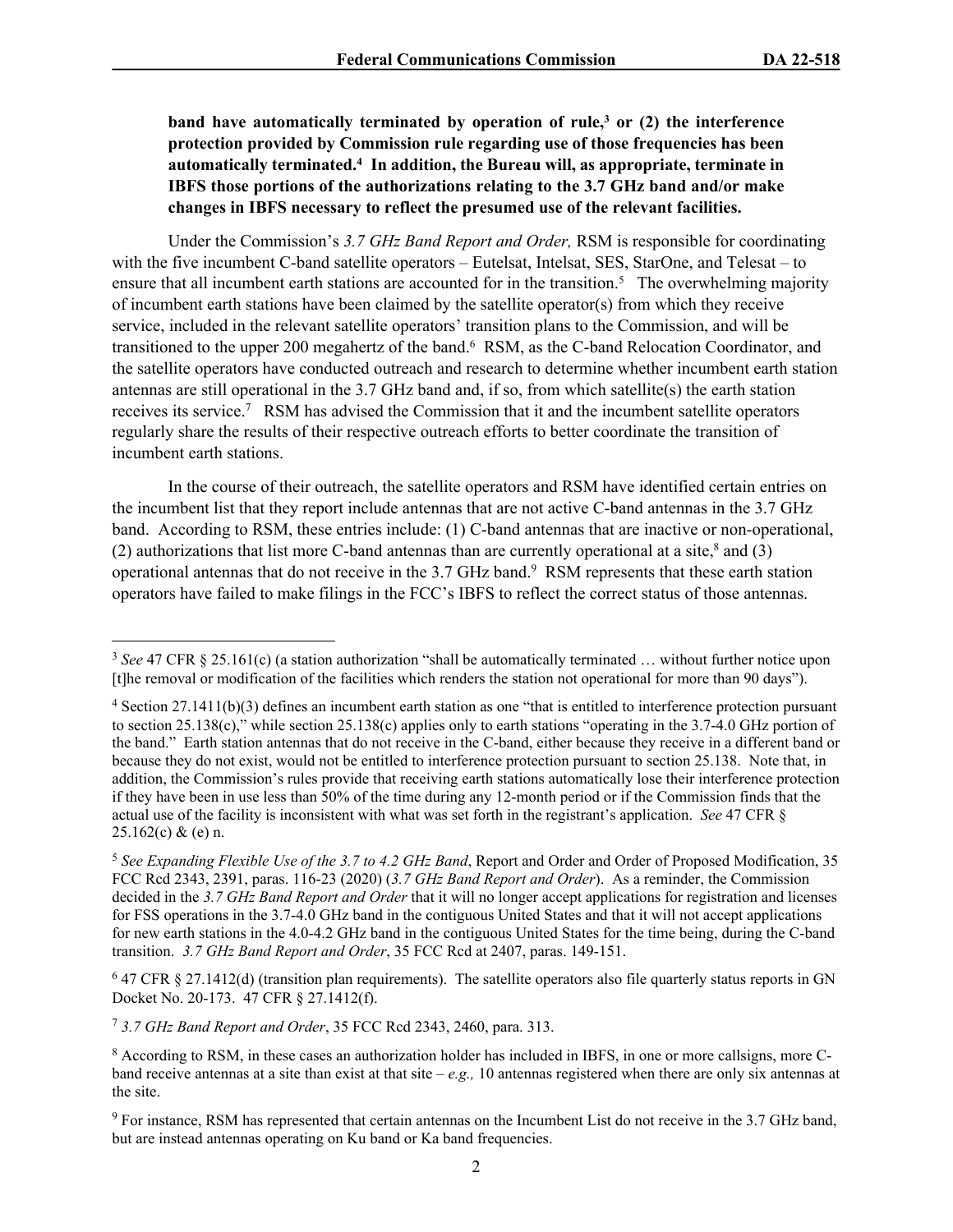On May 6, 2022, RSM submitted a letter identifying these individual earth station antennas that fall into one of the three categories listed above, which are included on the latest incumbent earth station list and continue to be listed in IBFS.<sup>10</sup> RSM explains that it compiled this group of antennas—which were not included in the *January 19 PN, July 23 PN, or September 27 PN* — from representations made to RSM by the satellite operators. We have attached to this PN an Appendix listing the antennas submitted by RSM that fall into the three categories.<sup>11</sup>

We hereby presume as a factual matter, on a rebuttable basis, that earth station antennas included in the Appendix are not active antennas receiving in the 3.7 GHz band, or that the C-band earth station antennas associated with a given site, as reflected on the incumbent list, exceed the actual number of such antennas located at that site. Absent factual rebuttal from the earth station operator by August 10, 2022, these antennas would not satisfy the Commission's C-band transition rules that antennas must be operational C-band antennas entitled to interference protection in the 3.7 GHz band to qualify for incumbent status.<sup>12</sup> For inactive earth stations, section 25.161(c) of the Commission's rules provides that an earth station authorization is automatically terminated if the station is not operational for more than 90 days.<sup>13</sup> Where a registration lists more antennas than have been observed to exist at a site, the apparently non-existent antennas will be deemed never to have existed and, accordingly, will fail to qualify for incumbent status under the C-band transition rules. Similarly, antennas that operate in other bands but do not receive in the 3.7 GHz band would not qualify for incumbent status under the C-band transition rules.<sup>14</sup>

**We direct earth station operators with incumbent earth station antennas that appear on the appended list to make either of two filings no later than 90 days after release of this Notice (***i.e.,* **by August 10, 2022): (1) file to correct the IBFS filings for the affected antennas,<sup>15</sup> or (2) file in ECFS IB Docket No. 20-205 affirming that those antennas are operational antennas receiving in the 3.7 GHz band.** An earth station operator may contact Bureau staff at [IBFSINFO@fcc.gov](mailto:IBFSINFO@fcc.gov) if it has questions about the above or if it needs instructions on how to surrender entire Callsigns in IBFS, how to remove an

<sup>13</sup> 47 CFR § 25.161(c). The Bureau has delegated authority to enforce the Part 25 rules. 47 CFR § 0.261(a)(15).

<sup>10</sup> *See* May 6 RSM filing. The May 6 RSM filing*,* with its attachment, can be found in ECFS. *See also* May 14, 2022, Incumbent Earth Station List, *as corrected,* April 4, 2022, DA 22-266.

<sup>&</sup>lt;sup>11</sup> The May 6 RSM filing also included two registrations where RSM represents that the same antenna is registered by different entities. As we cannot presume which of the two registrations should be terminated (assuming that the registrations are in fact duplicative), we do not include those registrations in the attachment to this Public Notice and they are not subject to the 90-day deadline for response. Following its normal processes, the Bureau will, however, follow up with the two registrants to determine whether the registrations are duplicative and, if so, which should be removed from the Incumbent List and from IBFS.

<sup>12</sup> 47 CFR § 25.138(c)(1). *See* note 4 *supra.* As noted above, note 2 *supra,* the earth station antennas listed in the Appendix hereto do not include those that are subject to lump sum elections. Those elections may include C-band antennas whose operators have decided to discontinue all use of the C-band by the end of the C-band transition.

<sup>&</sup>lt;sup>14</sup> For the latter two groups of antennas, we note that the following rules would apply: (1) section 25.162(c) and (e) of the Commission's rules provide that the interference protection of a receiving earth station is automatically terminated in certain circumstances, including when a station has been used less than 50% of the time during any 12-month period or when actual use of the facility is inconsistent with what is in a registrant's application, 47 CFR § 25.162(c) & (e), and (2) section 25.115(b)(8) of the Commission's rules require earth station operators to take the steps necessary to remove non-operational antennas from the active records in the IBFS, 47 CFR § 25.115(b)(8).

<sup>&</sup>lt;sup>15</sup> In addition to the required filings in IBFS, those earth station operators may also make a filing in ECFS IB Docket No. 20-205 confirming the extent to which they are surrendering callsigns, removing antennas, or modifying callsigns in IBFS.